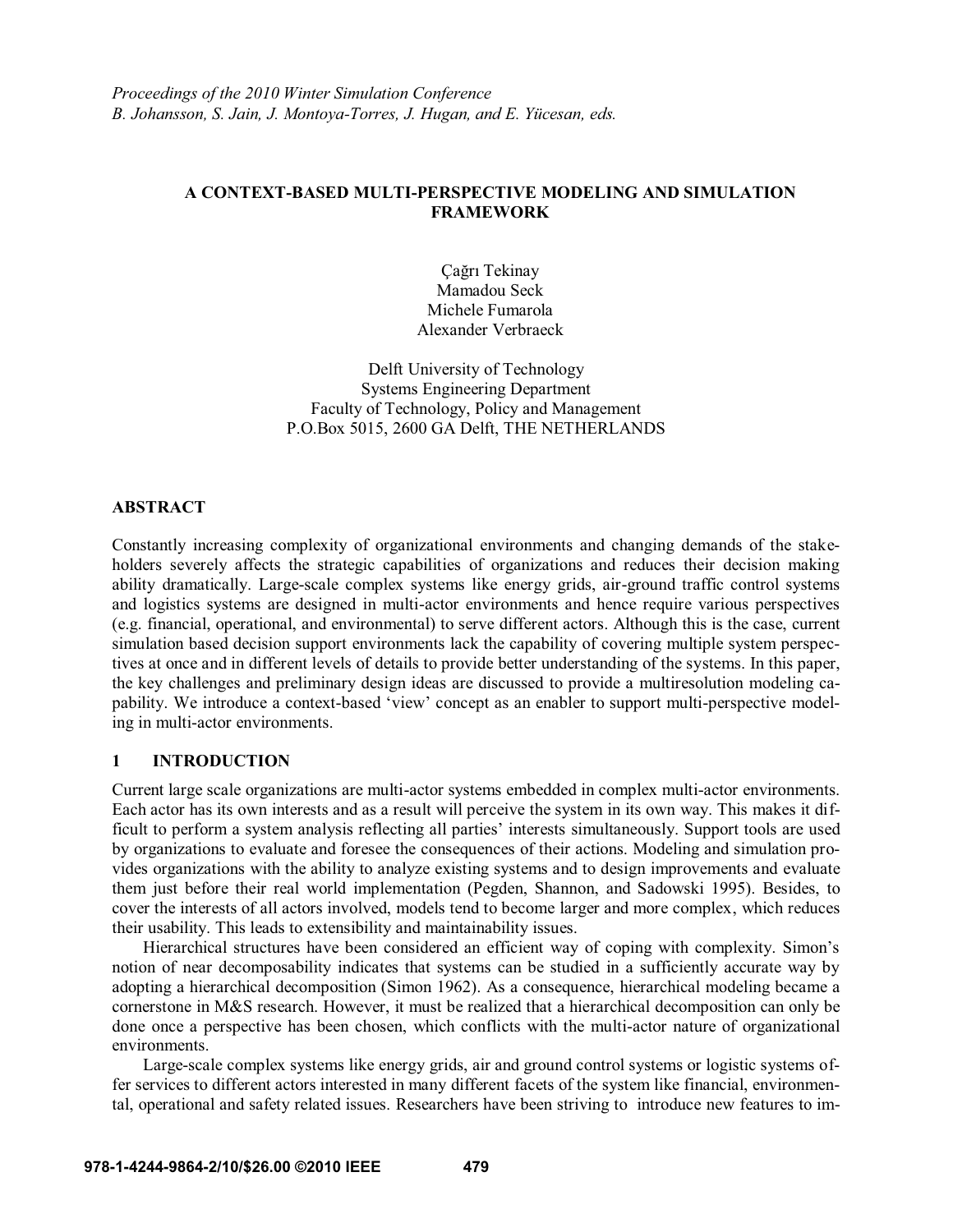prove the capabilities of the existing multi-actor decision support environments. In the field of modeling and simulation, the most focus was put on aggregation and abstraction for providing multi-resolution models. Less emphasis has been put on multi-perspective modeling and simulation environments.

In this paper we discuss the key issues and preliminary ideas to provide a context-based multiresolution and multi-perspective modeling approach. Section 2 discusses the literature about multiresolution modeling. Section 3 presents a conceptualization of an approach for context-based multiresolution modeling. In section 4, this approach is applied to a demonstrative example. Finally, in section 5 we conclude the paper and present future work.

# **2 RELATED WORKS**

Before talking about the literature on multiresolution modeling (MRM) some system theory and system hierarchy background is discussed.

# **2.1 System Theory, Hierarchy and Complex Systems**

The major focus of system theory is to give a formal description of a system by using both its structural and behavioral attributes. Schmidt and Taylor (1970) and Roberts et al. (1983) define a "system" as collective interactions of entities working together for some logical reason. Depending on the investigator's goal, a system which is constituted by interacting entities might be seen as a subsystem of another. This is fully compatible with Simon's explanation of hierarchical systems (1962). Instead of just referring to the classical and narrower description of hierarchical systems, which basically identify the connection between subsystems with an authority relation, Simon extended the hierarchy concept by introducing the notion of inclusion hierarchy (Lane 2006). A general agreement exists that hierarchy is one of the enabler concepts for the understanding of complex systems.

Important contributions have been made in system theory by researchers such as, Fishwick (1986) and Zeigler, Praehofer, and Kim (2000), who have studied hierarchical modeling and simulation. The primary focus of Fishwick's (1986) hierarchical reasoning is process abstraction, whose core ideas are derived from qualitative reasoning. Process abstraction permits multiple levels of abstraction during the simulation and gives the user methods for focusing on different levels of abstraction. Ziegler discussed different abstraction strategies in the context of hierarchical DEVS for reducing the model complexity, within a given experimental frame, without losing its consistency and validity. Among other simplification strategies like omission or linearization, aggregation is presented as a technique allowing for the combination of groups of components into a simpler single component which represents their collective behavior (Zeigler, Praehofer, and Kim 2000).

Abstraction becomes even more important in the context of "complex large-scale systems," which Takahara et al. characterized as a kind of system where the number of nested components, which are both decision making and processing units, are extremely large and the system is consistently open to the information exchange with the surrounding environment (Takahara, Iijima, and Zhao 1988). This complexity causes communication problems between the organizational roles (i.e., at strategic, tactical and operational levels).

# **2.2 Theoretical Background of MRM**

Davis and Bigelow (1998) define MRM as the process of constructing an individual model or model families providing variety of resolutions to different types of users for the same phenomena. The term resolu tion is used to describe the detail level of system components and their behaviors. For example, "high resolution" models have a more detailed description of the system components. Also, they provide the relations between the components in a more structural way. On the other hand, only having a high resolution perspective has its limitation on the scope of the system. Such pros and cons exist for the "low resolution" models. Low resolution models provide analytical agility but they need the assistance of high resolution models in order to provide an operational overview of a system (Bigelow and Davis 2003).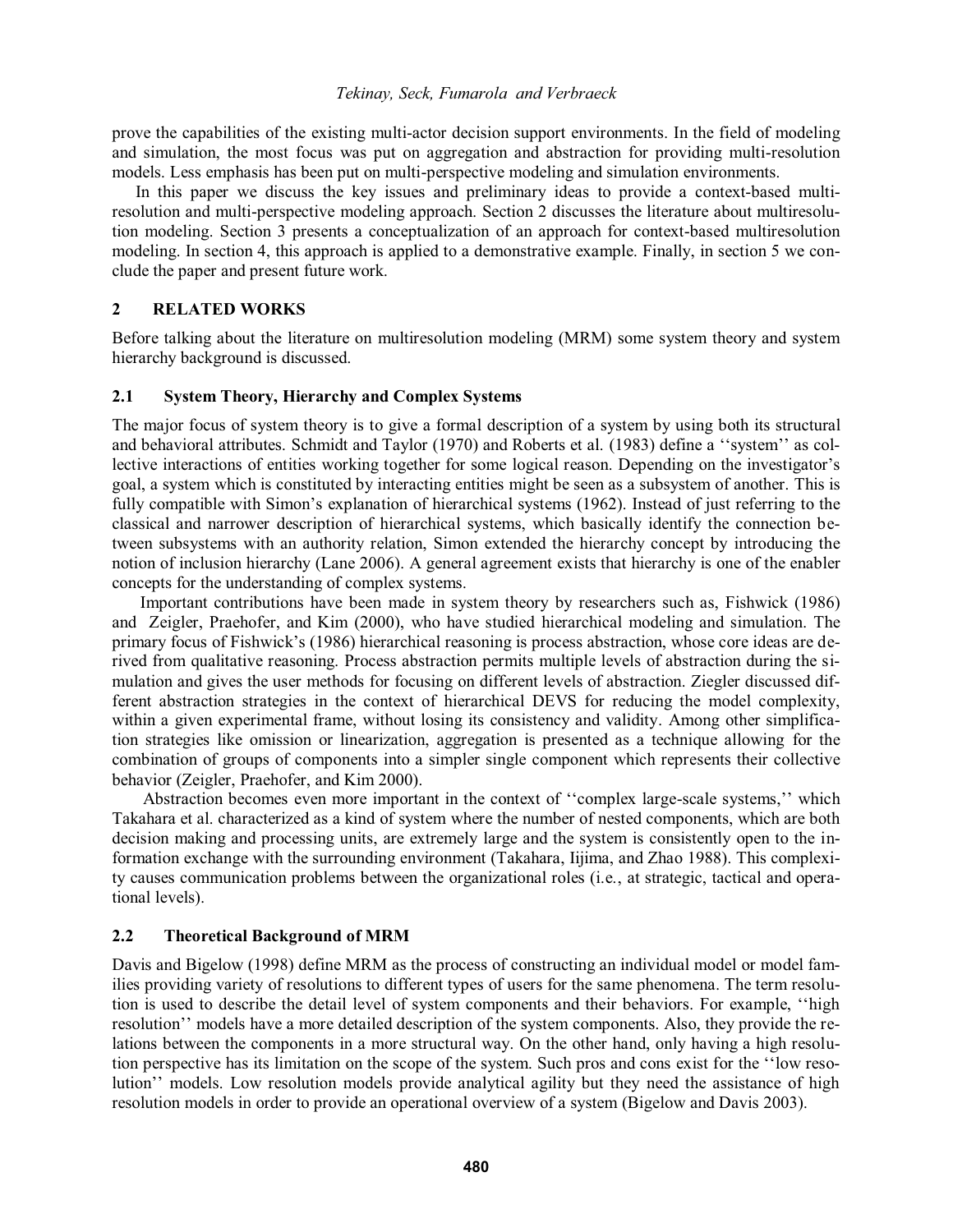MRM is a highly applicable approach when dealing with composability (Davis and Tolk 2007). Composability is the capability of collecting the right components and forming them together in different combinations to complete a set of predefined user requirements (NRC 2006). The fundamental concepts have been studied and published by several researchers (Davis and Huber 1992; Davis and Hillestad 1993; Reynolds, Natrajan, and Srinivasan 1997) as a result of the multifaceted, multiparadigm studies (Zeigler and Ören 1986; Fishwick and Zeigler 1992). Further, from a top-down perspective, MRM enables the understanding of decomposition of a system into subsystems without losing the conceptual meaning provided by them. It also has the ability to provide the bottom-up meaning of the phenomena to the user (Davis and Tolk 2007). MRM helps the designer to form information at different levels of details with different levels of insights based on the user requirements. As a result, multiresolution representation of a complex system provides better control and understanding to the system users.

On the other hand, MRM has a few feasibility concerns and limitations which are well described by Bigelow and Davis (2003). One of the primary concern about the MRM is the issue of "imperfect decomposition". Such limitation can only be eliminated by only applying context-dependent approximations. However, the usage of such approximations inside the MRM scope is still limited (Davis and Tolk 2007).

Another feasibility issue about the MRM mechanisms is that it lacks a certain trigger mechanism which understands the situational changes and alerts the model to reconfigure itself. Providing such modeling capability not only helps the users to deal with emergent conditions (Yilmaz and Ören 2004) but also helps them to see the outcome of their strategies without any efforts of pre-construction.

The next section contains some preliminary design ideas and introductions of some new concepts for our multi-resolution multi-perspective modeling and simulation framework.

# **3 EXPLORING THE DESIGN SPACE**

A "view" is a multiresolutional model description of an existing phenomenon inside a complex system which enables the run-time model updating by providing the necessary information about the certain context. As a complementary description, a "view" is a type of model on a certain perspective of a system which can be interpreted into multiple levels of representations for different organizational levels, in such a way that the model representation at each level is executable. The main concern of our "view" concept is to provide extensibility and adaptability that is not addressed in the Multi-resolution Entity design scheme.

The reason why we use the name "view" is to emphasize that the concept not only addresses the different looking perspective of stakeholders but it also defines their understandings about an existing phenomena inside a specific context or a jargon. It is very likely that a user might be interested in analyzing the operational, environmental, financial or safety perspectives of a complex systems. (or at least a certain part of the system). All these system perspectives constitute the user's "view" space for the desired system. However, a view is required to provide some contextual knowledge to the model so that the model can infer some meaning out of the user's query. For example, a user might be curious to observe the energy consumption of a vehicle, group of vehicles or machines inside a complex system during the runtime of the simulation. The energy consumption perspective in here forms one of the views inside the complete view space for this complex system.

The following section provides a detailed example of our discussed ideas to provide a better understanding about the introduced view concept. For the example implementation, we use a DEVS simulation model of automated container terminals which was previously represented in Fumarola, Seck, and Verbraeck (2010a). We select the quay crane equipment out of the whole container terminal model to show the necessary steps to provide a multiresolution description for the quay crane model and have it ready for the view concept implementation discussions.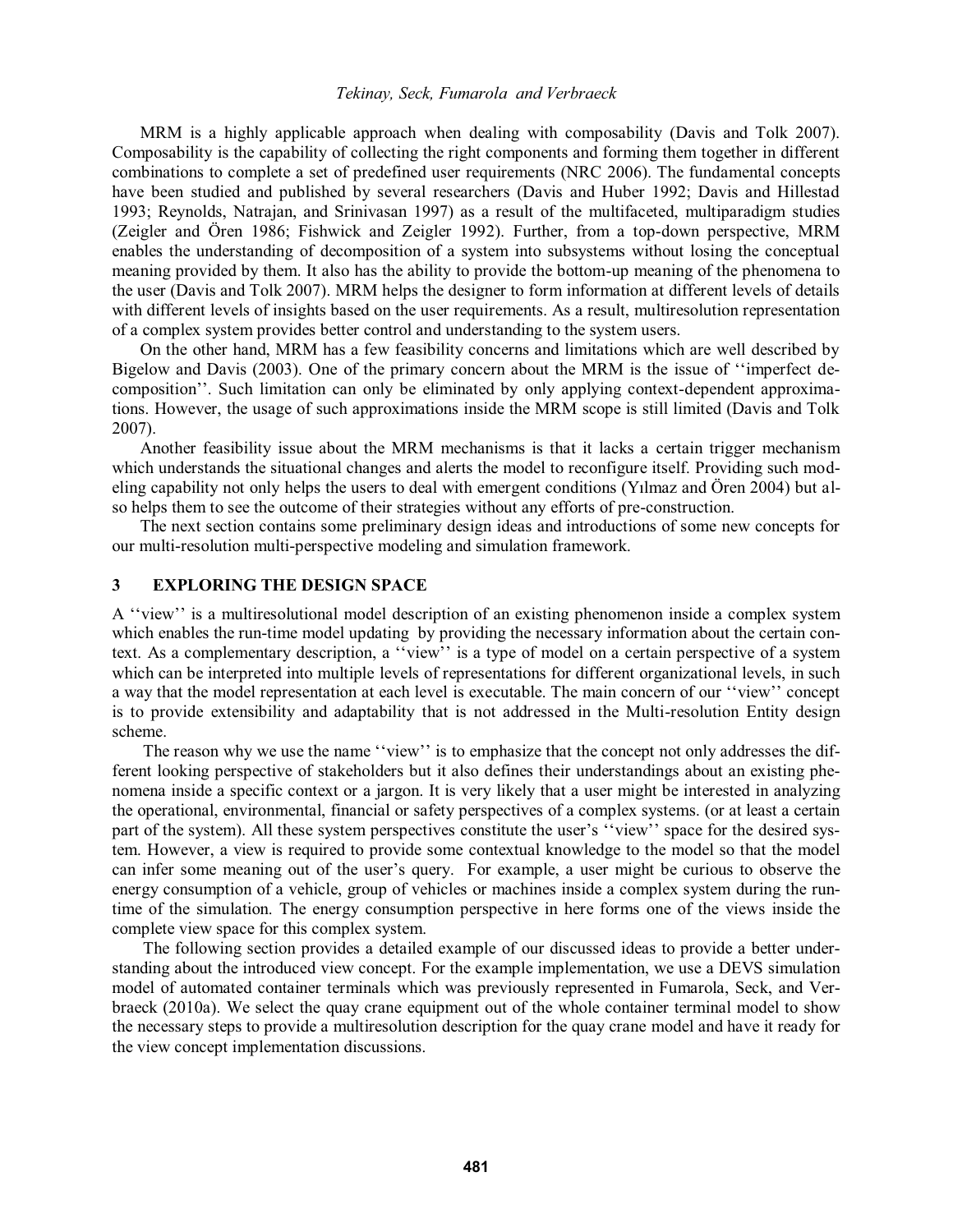# **4 PROVIDING A DEMONSTRATIVE EXAMPLE: QUAY CRANE**

Automated container terminals are peculiar for their lack of manual labor, replace by robotized equipment that is centrally controlled by a terminal operating system. Automated container terminals can be studied as technical hierarchical systems by different perspectives.

During the design of automated container terminals key performance indicators are used as design requirements. Given performance goals, designers have to optimize their design till the requirements are being fulfilled. To cope with this difficult task however, designers need to be supported throughout the design process. In Fumarola, Seck, and Verbraeck (2010b), we presented how these processes can be supported by going from high abstracted models to more concrete and detailed models. Ideally, these models would therefore be at the designer's disposal during the process. Container terminals are however designed in multi-actor environments, hence requiring different perspectives to serve different actors. One could therefore be interested in emissions (which have an ever-increasing importance in the design of modern technical systems), energy consumption, safety, or finance.

The, ideally automatic, construction of these different perspectives begins with the implementation of a highly detailed model of automated container terminals. We opted for a component based approach to facilitate the construction of various instantiations for varying container terminals. Designers need therefore only to construct the structure in which these components reside, thus following Klir's systems engineering's understanding of design (Klir 1985). The component library is limited to seaside and yard operations, as these are considered the critical points of container terminal design (Saanen 2004). Nevertheless, the design of the library allows easy extensibility which therefore reduces the efforts required in the implementation of new useful components, such as trucks and trains for land transportation. The complete library is presented in the system entity structure in Figure 1.

Again in Figure 1, we see the distinction made between high definition (HD) and low definition (LD) components. This confirms our interest in supporting the design process by providing abstract and concrete components that can be used throughout the design process. The most concrete components result from a physical and functional decomposition. We have a structural component for each piece of equipment, which on its turn is decomposed in its physical components, such as frame, trolley and spreader for the cranes, and its functional components, that are in charge of steering the physical components. To go to higher abstraction levels, therefore means to abstract decompositions at specified levels.

To further clarify how our ideas on providing multi-resolutional modeling environment can be integrated into a large-scale complex system, we give details about our Java implementation and model design processes using the quay crane component inside the DEVS model for automated container terminals.

## **4.1 Enabling the View Approach using Quay Cranes**

## **4.1.1 Initial High-Resolution Quay Crane Model**

In the initial container terminal model (Fumarola, Seck, and Verbraeck 2010a), quay cranes are present to load and unload containers from and to the vessels. The quay cranes are designed to have both behavioral and physical submodels to have a modular approach that makes it flexible enough to change the behavior of the crane. The behavioral submodels of a quay crane are named "controllers" and the physical submodels are the trolley, the moving frame and the spreader. High resolution quay crane model with its behavioral and physical subcomponents and the detailed moving frame model are given in Figure 2.

A controller of a quay crane is responsible for receiving an order and translating it into a set of physical movement commands for the related physical models of the quay crane. In order to satisfy an order, certain physical movements are required to be performed in a certain order by the moving frame, trolley and spreader. In the container terminal model, those translations from an incoming order to a set of physical movements are handled by the sub-controllers which are in fact submodels of the quay crane control-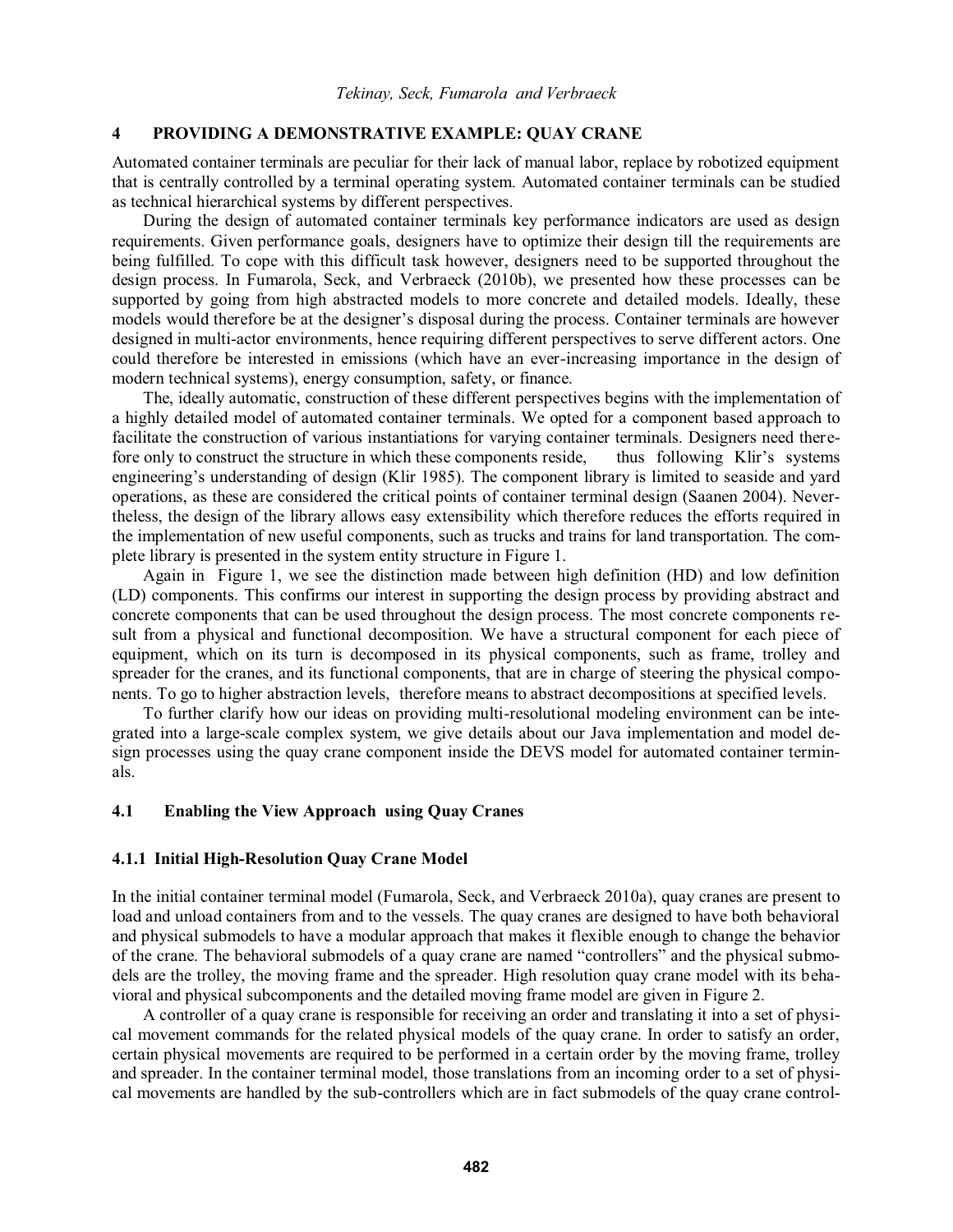ler. However, it has to be noted that having a quay crane controller model with three sub-controllers, like the one in our initial quay crane model, is not a design restriction for further uses. The initial quay crane controller model only gives guidelines to the designer. The name of these three sub-controllers, which are responsible for the three similarly named phases, are "preparing", "positioning" and "transporting".



Figure 1: The system entity structure of the automated container terminal component library.

The preparation phase of a quay crane has a set of physical movements of the trolley and the spreader to make the quay crane ready for the positioning phase. The positioning phase contains the combination of movement commands for the moving frame, the trolley and the spreader to set the quay crane to the exact position to be able to pick up a container. Finally, the transportation phase consists of picking up the container and delivering it to its final destination. At the same abstraction level as the controller model of the quay crane, the physical models in the initial design are responsible for providing the detailed calculations (e.g. speed and position) for the mechanical activities (e.g. every kind of movement of the moving frame, trolley and spreader).

However, when we are only interested in a rough outline of the movements of cranes, we don't necessitate having the complete trace of trolleys and spreaders, but only of the position of the complete crane. Furthermore, in the initial design stages, designers can completely ignore most of the behavior of equipment, and are satisfied with an approximation of the performance rate given a specified number of equipment.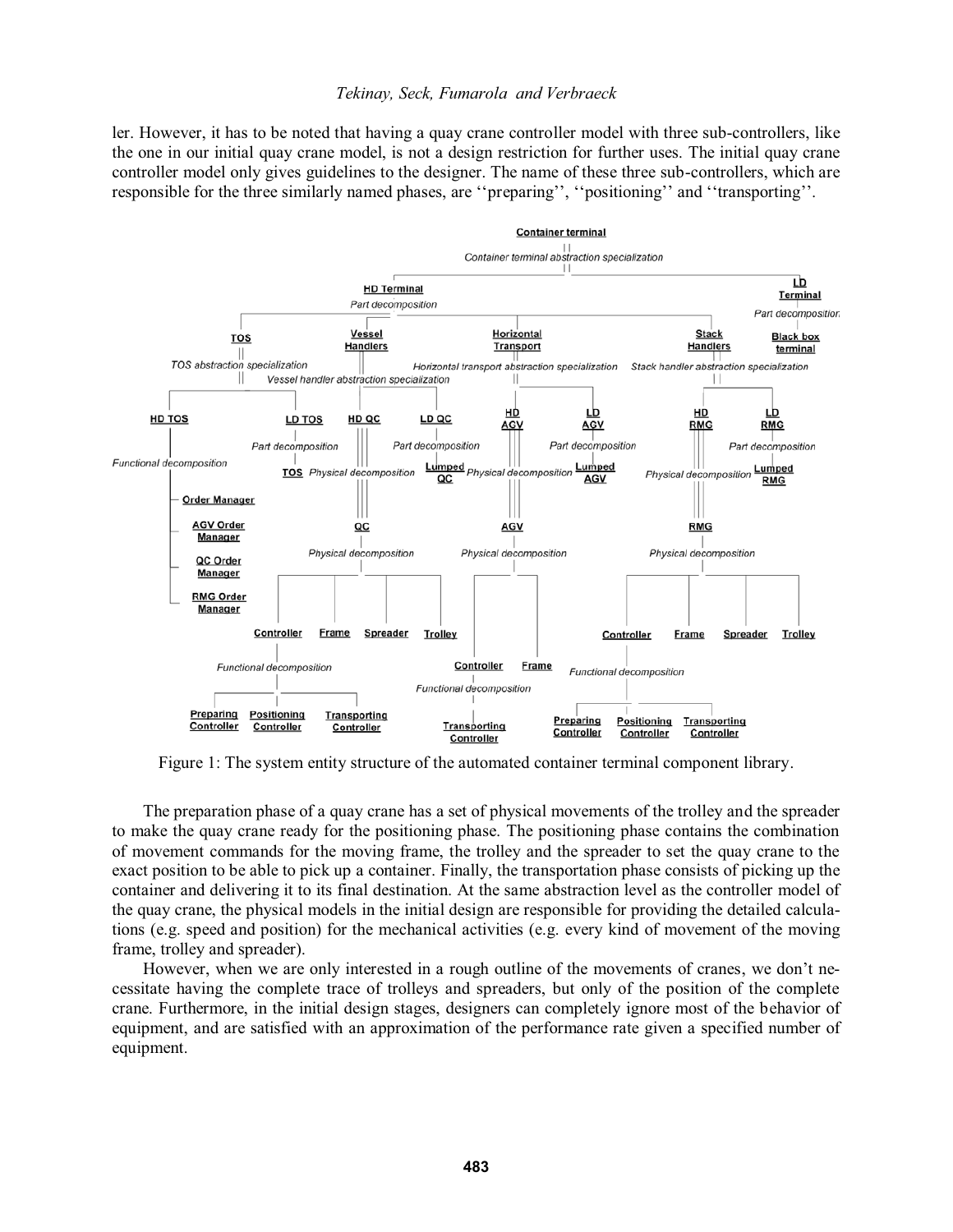

Figure 2 : Model of the high resolution quay crane with the controllers and physical components and a zoomed view of the moving frame model.

## **4.1.2 Deriving a Low-Resolution Quay Crane Model**

The initial quay crane model is a DEVS coupled model containing atomic models like spreader, trolley, moving frame and a coupled model for the quay crane controller. However, because one of our concerns is to provide a multiresolutional model description of quay crane, at this stage, we need to obtain a lowresolution representation of quay crane from the high-resolution model. To do that, we followed a manual model abstraction process. First of all, we assume that the user treats the whole quay crane as one big atomic model. Therefore, he does not have to look at the detailed action of a trolley and spreader whenev-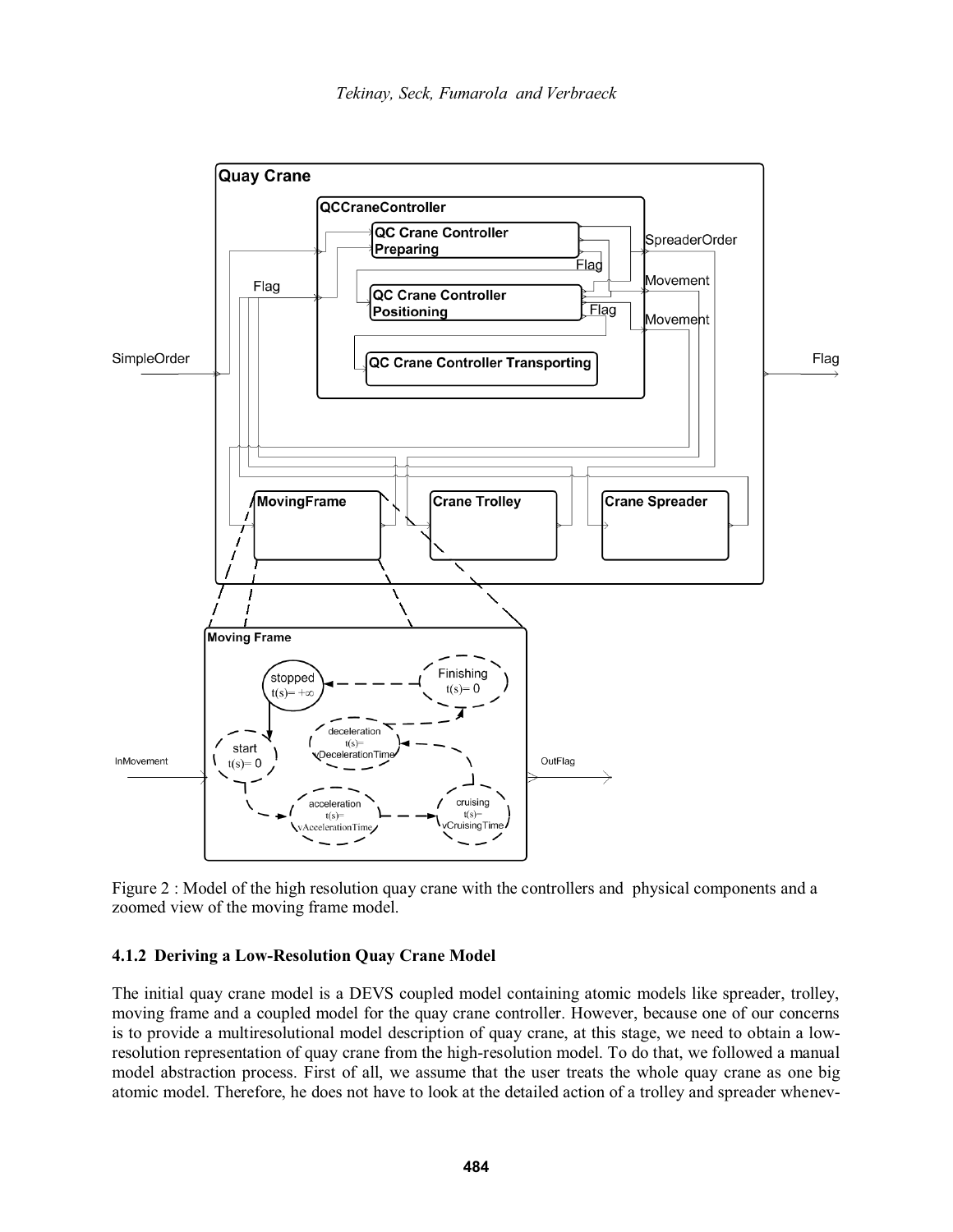er he only needs summary information about the quay crane's movement status. The low resolution quay crane model is given in **Figure 3**.

 In our model, the abstracted representation of quay crane is designed to receive the same input using the identical input port configuration of the initial model. Additionally, the abstracted quay crane is also designed to produce an accurate approximation of the initial quay crane model's output using the same output port configuration. The reason why we insist on keeping the same input and output port signature is to support modularity. Therefore, whenever the user wants to switch between the DEVS models of quay crane, the selected representation at a selected abstraction level is replaced with the old model. Such approach also preserves the reusability of the container terminal model.



Figure 3: Model of the low resolution quay crane with its phases.

During the initial stages of a design process, designers are only interested in an approximation of the expected productivity instead of detailed simulation runs. Therefore we do not necessarily need the detailed physical components like the trolley, spreader and the moving frame. However, in order to generate an output of movement for the quay crane, we still need to find the approximate time for the whole movement that we can obtain by producing event logs from the initial terminal model. This log file keeps track of the phases for physical and behavioral components of the high level quay crane. Given log file in Table 1 only covers the state traces of preparation and positioning phases. The rows given in bold and italic are representing the phase changes for the quay crane. By tracing the log files and running the model several times, we created a distribution of times for each phase. The abstracted model therefore omit the physical details of the quay crane and regard the quay crane as a single atomic model characterized by a single position coordinate. To calculate the position we only need the controlling phases that influence the positions. We therefore decided to import the three previous phases (preparing, positioning and transporting) into our new abstract quay crane model.

| Preparing | <b>Positioning</b> | <b>Transporting</b> | <b>Moving Frame</b> | <b>Trolley</b> | <b>Spreader</b> |
|-----------|--------------------|---------------------|---------------------|----------------|-----------------|
| init      | init               | init                | stopped             | Stopped        | stopped         |
| control   | init               | init                | stopped             | <b>Stopped</b> | stopped         |
| init      | init               | init                | stopped             | Stopped        | <b>Start</b>    |
| init      | init               | init                | stopped             | Stopped        | running         |
| init      | init               | init                | stopped             | Stopped        | picking         |
| init      | init               | init                | stopped             | Stopped        | finishing       |
| control   | init               | init                | stopped             | Stopped        | stopped         |
| init      | init               | init                | stopped             | Stopped        | stopped         |
| init      | init               | init                | stopped             | <b>Start</b>   | stopped         |

Table 1: Automatically generated log file for the high-resolution quay crane model.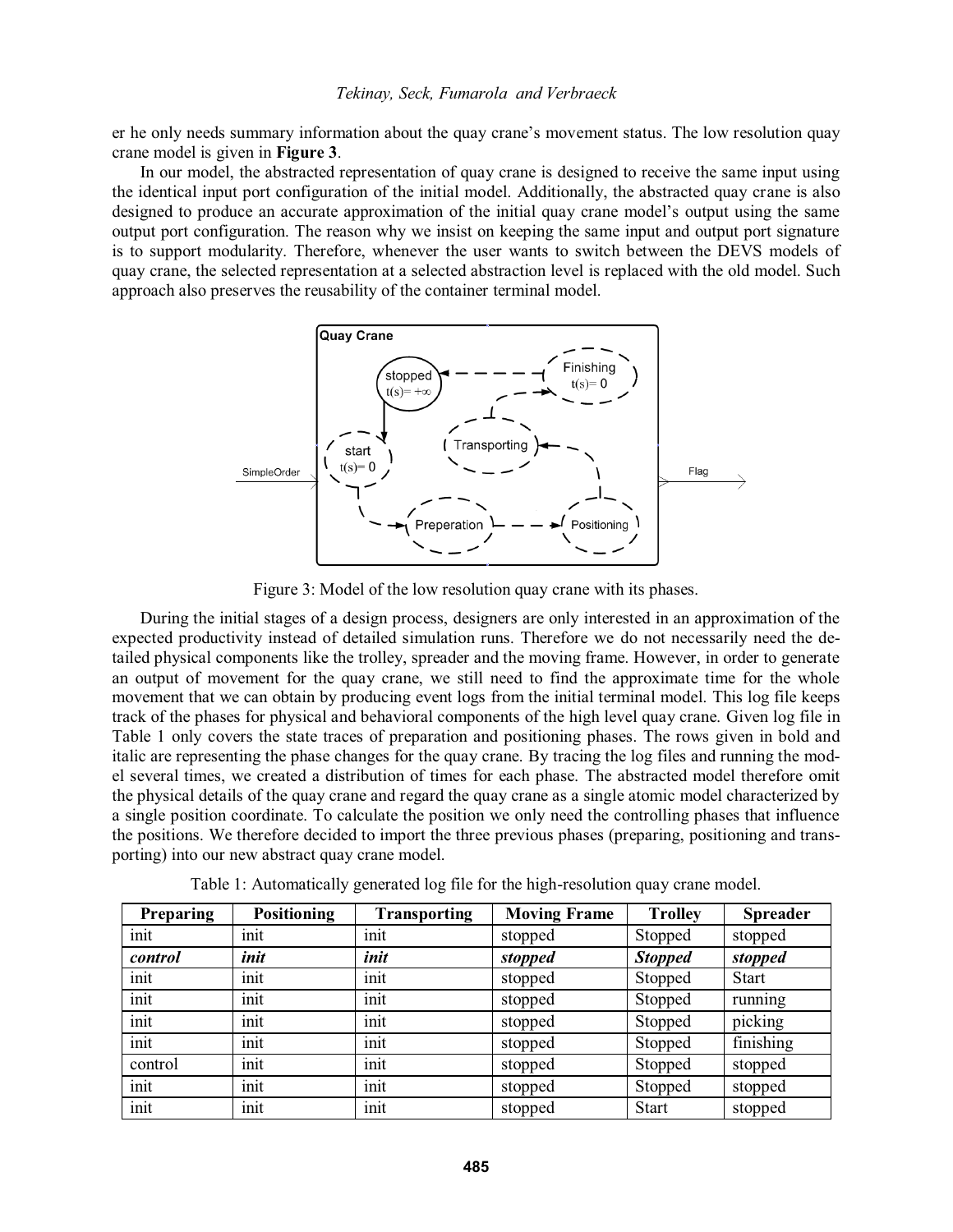| init | init    | init | stopped      | Running        | stopped      |
|------|---------|------|--------------|----------------|--------------|
| init | init    | init | stopped      | Finishing      | stopped      |
| init | init    | init | stopped      | Stopped        | stopped      |
| init | control | init | <b>start</b> | <b>Stopped</b> | stopped      |
| init | init    | init | acceleration | Stopped        | stopped      |
| init | init    | init | cruising     | Stopped        | stopped      |
| init | init    | init | deceleration | Stopped        | stopped      |
| init | init    | init | finishing    | Stopped        | stopped      |
| init | control | init | stopped      | Stopped        | stopped      |
| init | init    | init | stopped      | start          | stopped      |
| init | init    | init | stopped      | running        | stopped      |
| init | init    | init | stopped      | finishing      | stopped      |
| init | control | init | stopped      | stopped        | stopped      |
| init | init    | init | stopped      | stopped        | <b>Start</b> |
| init | init    | init | stopped      | stopped        | running      |
| init | init    | init | stopped      | stopped        | picking      |
| init | init    | init | stopped      | stopped        | finishing    |
| init | init    | init | stopped      | stopped        | stopped      |

*Tekinay, Seck, Fumarola and Verbraeck* 

### **4.1.3 Introducing the View Concept to the Quay Crane**

Our initial container terminal model is designed to observe the operational perspective (e.g. delivering/receiving orders etc.) of the real system. However, as we mentioned earlier, it is also possible that a user might be interested in looking at the energy consumption, safety issues, financial issues or the emission rate of the container terminal (or at least a certain part of the system like a single quay crane). Each of these system perspectives constitute the views of a container terminal model. In order to provide a better understanding about the concept, we can adapt the energy consumption example, which we discussed in Section 3, for our container terminal model.

In Section 3, we gave a simple example about a system user who wants to know about the energy consumption of a certain type of vehicle or machine during the simulation run time. Such data can be useful for several kinds of departments inside the organization. As an example, energy consumption data of a single or a group of vehicles can be used by the finance department when making a financial analysis about the energy costs of those vehicles.

To make our example more solid, let's assume that the vehicle is a quay crane. However, we know that neither our initial high-resolution DEVS model of quay crane, nor the low-resolution DEVS model can helps us to observe the system perspectives outside the operational one. For that reason, no predictions are possible about the energy consumption of a single or a certain group of quay cranes inside the terminal without building additional models or transforming the output data.

Although we know that a "view" of the system is a multiresolution model by itself, one should never forget that the view concept uses the multiresolution modeling approach as a tool to represent contextual phenomena inside the system. Therefore, one of the main difference between a view and a multiresolution model lies in the fact that a view provides extra contextual information to describe a system perspective  $(e.g. high - low energy consumption, high - low risk etc.).$  For further explanation, let's consider the phases of the moving frame that we presented in the detailed model in Figure 2 . If we examine the phases based on the energy consumption criteria, we can mark the "acceleration" phase as **high energy con**sumption. Similar to acceleration phase, we can set the "cruising" phase as normal energy consump**tion** and the "deceleration" phase as low energy consumption.

One of the important things to remember is that the energy consumption for these phases are completely context dependent. Different complex systems with almost identical phases can have an entirely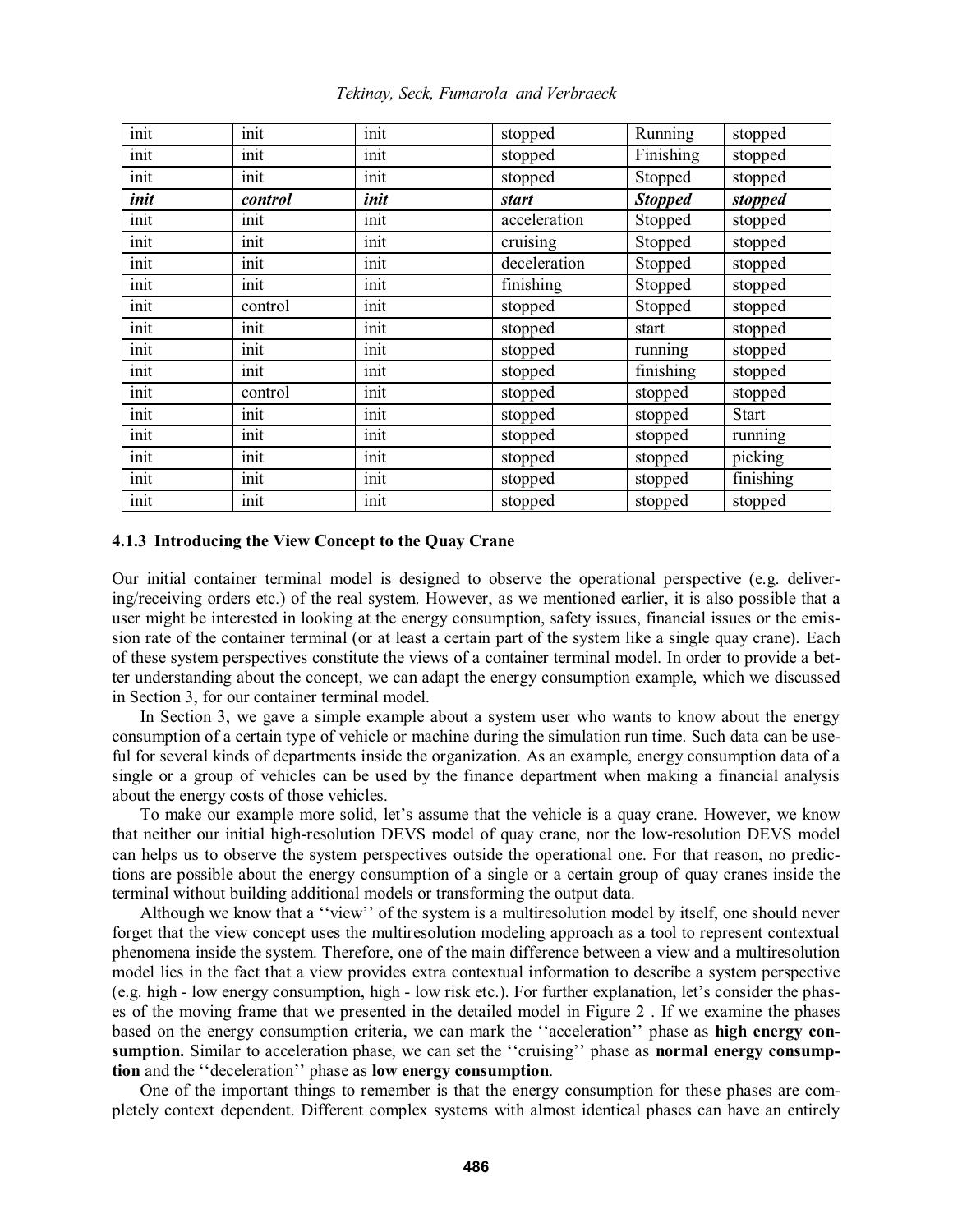different energy consumptions. We can add these tuples (e.g. acceleration phase  $-$  energy  $-$  high consumption, cruising phase  $-$  pollution  $-$  high gas emission etc.) inside the DEVS model definition of the moving frame, or we can create a totally new model inside our quay crane model description in the initial phase. In the implementation phase, using these lists of phase-perspective matches, whenever a user has a query about an perspective of the system, we can dynamically reconstruct the relevant perspective.

On the other hand, providing such view-specific information means that the designer must have prior knowledge about every possible perspectives of the system. In multiresolution modeling, having such a context-based approach produces better decomposition trees as mentioned in Davis and Tolk (2007). However, this modeling approach requires expertise on the relevant subject and it doesn't sound like a feasible way to find out every possible perspectives before the model design. Therefore, automatic system reconstruction would be desirable. Supervised learning and data mining are promising avenues to explore.

# **5 CONCLUSIONS AND FUTURE WORKS**

In this paper we presented the multiresolution representation and the Distributed Simulation Object Library (DSOL) implementation of quay crane equipment inside an automated container terminal model to discuss the challenges of designing a multiresolution modeling and simulation framework. We introduced the "view" concept to support multi-perspective modeling and simulation environment. We discussed the pros and cons of our conceptualization.

As a future work, we will explore a new theory to combine the existing studies about the multiresolution and multi-perspective modeling with our own ideas to form a consistent modeling framework. We will try to find a more feasible way to reconstruct the systems instead of hand-driven methods. Therefore, methodologies like supervised learning and data mining will be considered as possible approaches to identify views in a more automatic fashion. Once a consistent and satisfying design has been identified, the validation and refinements of our model can be done to solidify our research.

## **REFERENCES**

- Bigelow, J. H., and P. K. Davis. 2003. *Implications for model validation of multi-resolution, multiperspective modeling (MRMPM) and exploratory analysis*. RAND.
- Davis, P. K., and A. Tolk. 2007. Observations on new developments in composability and multiresolution modeling. In *Proceedings of the 2007 Winter Simulation Conference*, ed. S. G. Henderson, B. Biller, M.-H. Hsieh, J. Shortle, J. D. Tew, and R. R. Barton, 859-870. Piscataway, New Jersey: Institute of Electrical and Electronics Engineers, Inc.
- Davis, P. K., and R. Hillestad. 1993. Families of models that cross levels of resolution: issues for design, calibration and management. In *Proceedings of the Winter Simulation Conference*, ed. G.W. Evans, M. Mollaghasemi, E.C. Russell, and W.E. Biles, 1003-1013. Piscataway, New Jersey: Institute of Electrical and Electronic Engineers, Inc.
- Davis, P. K., and R. K. Huber. 1992. *Variable-resolution combat modeling: motivations, issues, and principles.* RAND Notes.
- Davis, P. K., and J. H. Bigelow. 1998. *Experiments in MRM.* RAND MR-100-DARPA.
- Fishwick, P.A. 1986. *Hierarchical Reasoning: simulating complex processes over multiple levels of abstraction.* Ph.D. dissertation, published by University of Pennsylvania.
- Fishwick*,* P.A., and Zeigler*,* B.P. 1992. A multimodal methodology for qualitative model engineering*. ACM Trans. Modeling Comput. Simulation*, 2(1):52-81.
- Fumarola, M., Seck, M., and Verbraeck, A. (2010a). A DEVS component library for simulation-based design of automated container terminals. In *Proceedings of the 3rd International ICST Conference on Simulation Tools and Techniques*. Institute for Computer Sciences, Social-Informatics and Telecommunications Engineering.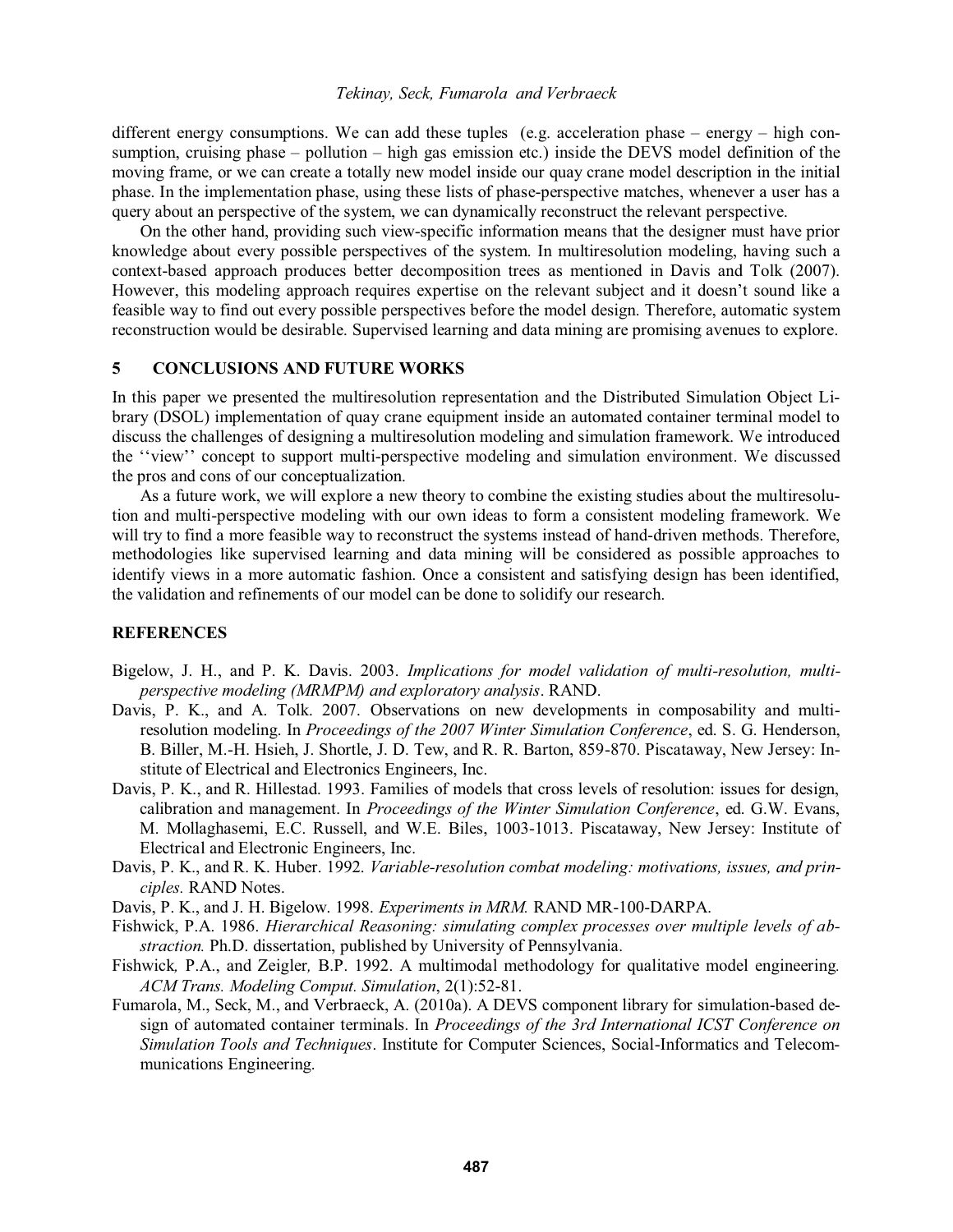- Fumarola, M., Seck, M., and Verbraeck, A. (2010b). Supporting The Design Of Automated Container Terminals With The Multiple Worlds Concept. In *Proceedings of SCS 2010 Summer Computer Simulation Conference.* The Society for Computer Simulation International.
- Klir, G. 1985. *Architecture of Systems Complexity.* Sauders, New York, USA.
- Lane, D. 2006. *Hierarchy, Complexity, Society*, in Pumain, D. ed, *Hierarchy in Natural and Social Sciences*. New York, New York: Springer-Verlag. 81-120.
- National Research Council. 2006. *Defense modeling, simulation, and analysis: meeting the challenge.* Committee on Modeling and Simulation for Defense Transformation. National Academies Press.
- Pegden, C.D., R.E. Shannon, and R.P. Sadowski. 1995. *Introduction to Simulation Using Siman.* 2nd ed. The McGraw-Hill Companies, Inc., London.
- Reynolds Jr., P. F., A. Natrajan, and S. Srinivasan. 1997. Consistency maintenance in multi-resolution simulations. *ACM Transactions on Modeling and Computer Simulation* 7(3): 368–392.
- Roberts, N., D. F. Andersen, R. M. Deal, M. S. Garet, and W. A. Shaffer. 1983. *An Introduction to Computer Simulation: A System Dynamics Modeling Approach*, Reading MA, Addison Wesley.
- Saanen, Y. 2004. *An approach for robotized marine container terminals*. PhD thesis, Delft University of Technology.
- Schmidt, J. W., and R. E. Taylor. 1970. *Simulation and Analysis of Industrial Systems.* Richard D. Irwin, Inc., Homewood, Illinois.
- Simon, H. A. 1962. The Architecture of Complexity. In *Proceedings of the American Philosophical Society*, 467-482.
- Simon, H. A. 1977. *The New Science of Management Decision.* Prentice Hall PTR, Upper Saddle River, NJ, USA.
- Takahara, Y., J. Iijima, and Q. Zhao. 1988. A Hierarchical View of Complex Systems. International Journal of General Systems. 14:3, 201-237.
- Van Gigch, J.P. 1991. *System Design Modeling and Metamodeling.* Plenum Press, New York.
- Ylmaz, L. and Ören, T.I. 2004. Dynamic model updating in simulation with multimodels: A taxonomy and a generic agent-based architecture. In *Proceedings of SCSC 2004 - Summer Computer Simulation Conference,* July 25-29, San Jose, CA., pp. 3-8.
- Zeigler, B.P., H. Praehofer, and T.G. Kim. 2000. *Theory of Modeling and Simulation: integrating discrete event and continuous complex dynamic systems.* Academic Press, San Diego.
- Zeigler, B.P. and T.I. Ören. 1986. Multifaceted, Multiparadigm Modelling Perspectives: Tools for the 90's. In: *Proceedings of 1986 Winter Simulation Conference*, ed. J. Wilson, J. Henriksen, and S. Roberts, 708-712. Piscataway, New Jersey: Institute of Electrical and Electronic Engineers, Inc.

## **AUTHOR BIOGRAPHIES**

**ÇAĞRI TEKİNAY** is a Ph.D. researcher in the Systems Engineering Group of the Faculty of Technology, Policy and Management of Delft University of Technology. He received his B.Sc. in computer engineering from Baskent University and his M.Sc. in Information Systems from Middle East Technical University in Turkey. His current research interests are simulation and serious gaming. His email address is <c.tekinay@tudelft.nl> and his website is <http://www.tudelft.nl/ctekinay>.

**MAMADOU SECK** is an assistant professor in the Systems Engineering Group of the Faculty of Technology, Policy and Management of Delft University of Technology. He received his Ph.D. degree and his M.Sc. from the Paul Cézanne University of Marseille, and his M.Eng. from Ecole Polytechnique Universitaire de Marseille, France. His research interests include modeling and simulation formalisms, dynamic data driven simulation, human behavior representation and social simulation, and agent directed simulation. His e-mail address is <m.seck@tudelft.nl> and his website is <http://www.tudelft.nl/mseck>.